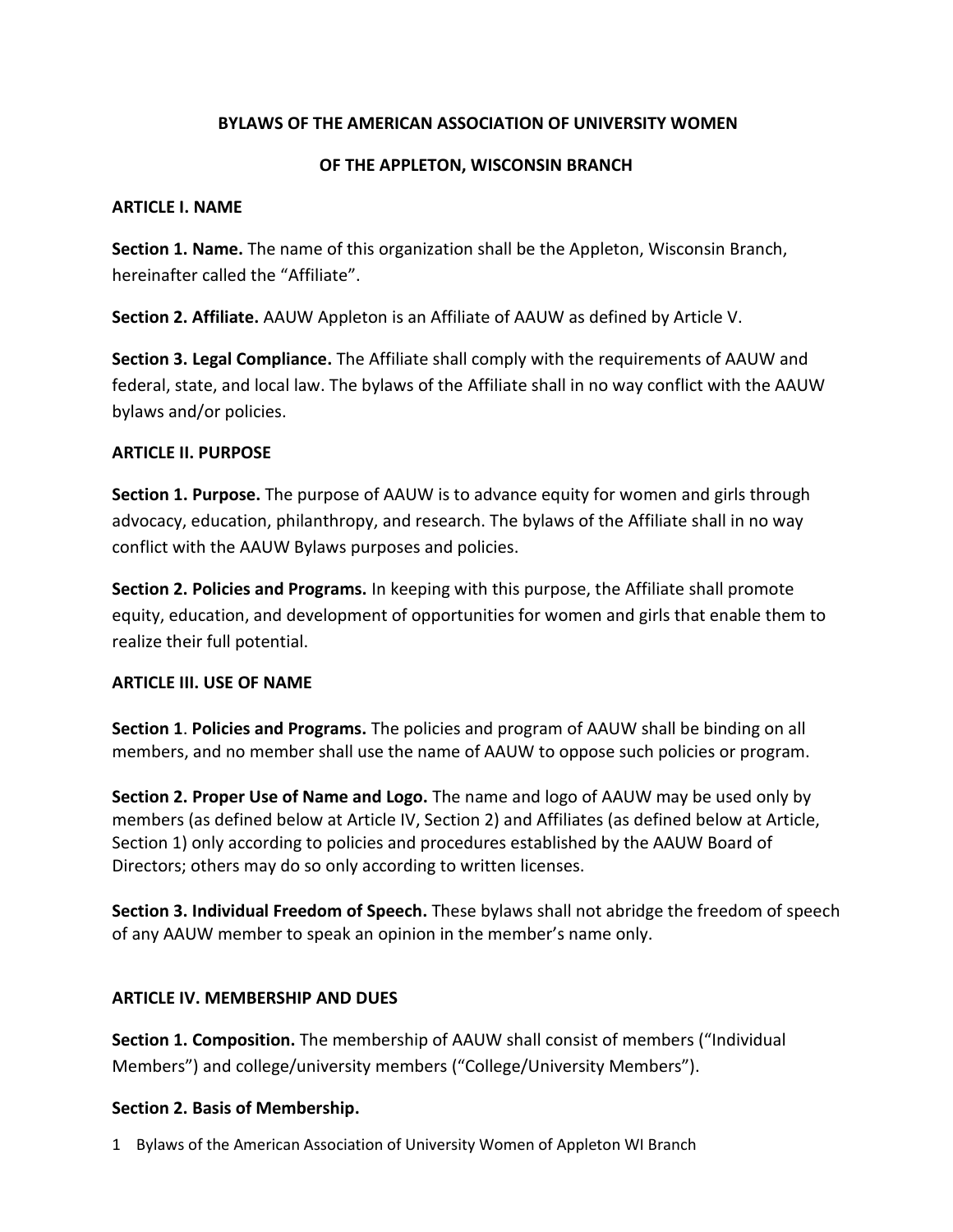- A. Individual Membership.
	- (1) Eligibility. An individual holding an associate's (or equivalent, e.g., RN), bachelor's, or higher degree from a higher education institution accredited by a regional accrediting agency recognized by the U.S. Department of Education (an "Accredited Higher Institution") or other qualified education institution located outside the United States, as determined by the AAUW Board of Directors, shall be eligible to receive admission to AAUW membership; such membership shall be granted upon payment of AAUW dues. The provisions set forth in this section are the sole requirement for eligibility and admissibility to AAUW membership except that the AAUW Board of Directors may establish a process to assess credentials that are submitted based on degree equivalence.
	- (2) Appeals of Refusals of Admission to Membership. Any potential individual Member or College/University Member who claims qualification for membership in AAUW and who has been refused admission to membership may present credentials to the AAUW Board of Directors for review. The decision of the AAUW Board of Directors shall be final.
	- (3) Saving Clause. No Individual Member shall lose membership due to any in the change in the status of the higher education institution upon which original qualification for membership was based.
	- (4) Life Membership

(a) Paid. An Individual Member may become a life member (a "Life Member") upon a one-time payment of twenty years' annual AAUW dues, based on the amount of the annual AAUW dues the year the Member elects to become a Life Member. Thereafter, the Life Member shall be exempt from the payment of AAUW national dues.

(b) Fifty-Year Honorary. An Individual Member who has paid AAUW dues for fifty years shall become a Life Member and shall thereafter be exempt from the payment of AAUW national dues.

B. College/University Members. Any Accredited Higher Education Institution or other qualified higher education institution located outside of the United States, as determined by the by the AAUW Board of Directors, that pays annual dues to AAUW shall be eligible to be a College/University Member. Each College/University Member shall appoint one or two representatives who are eligible to be Individual Members and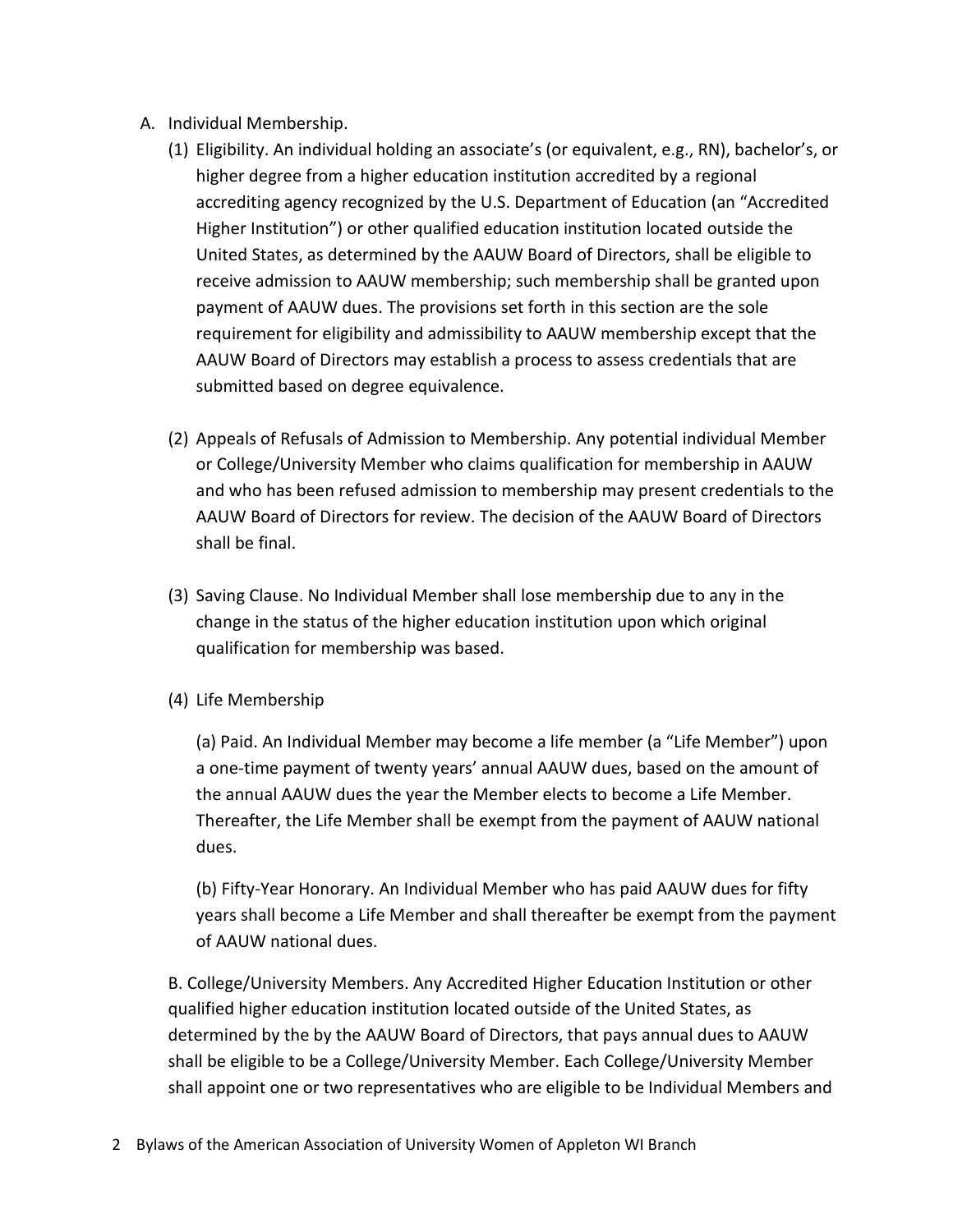who shall each have the membership benefits of an Individual Member and any other benefits that accrue to representatives of College/University Members, as determined by the AAUW Board of Directors.

**Section 3. Student Associates**. The AAUW Board of Directors may permit undergraduate students enrolled in Accredited Higher Education Institutions or in other qualified education institutions located outside the United States, as determined by the AAUW Board of Directors, to associate with AAUW, with fees (if any) and benefits as determined by the AAUW Board of Directors.

# **Section 4**. **Dues.**

A. Amount. Annual AAUW dues and Member benefits for any category of Member shall be set by the AAUW Board of Directors. Members shall be notified of the intent to consider a change in dues, the proposed amount, and the rationale for the change at least 60 days prior to the vote.

B. Payment. Member dues shall be payable in accordance with procedures established by the AAUW Board of Directors.

**Section 5. Severance of Membership.** Any Member may be suspended or removed from membership for any conduct that tends to injure AAUW or to adversely affect its reputation or that is contrary to or destructive of its mission according to these bylaws, with action taken following policies and procedures adopted by the AAUW Board of Directors. In addition, a College/University Member that is no longer eligible for membership shall be removed from membership as soon as practicable after it loses it eligibility.

# **Article V. AAUW AFFILIATES**

**Section 1. AAUW Affiliates Defined**. An AAUW Affiliate ("Affiliate") is an organization affiliated with AAUW for the purpose of supporting AAUW's mission through Affiliate programs, fundraising, networking, and/or other activities. Affiliates are typically nonprofit membership organizations under state law and may also have been recognized as tax-exempt 501 (c) (3) or 501 (c) (4) organizations under the internal Revenue Code. An Affiliate may use the AAUW's name and/or logo only if approved by the AAUW Board of Directors.

# **Section 2. Organization.**

A. Purpose. Affiliates shall promote the purposes, programs, and policies of AAUW.

B. Bylaws. Affiliates shall develop bylaws as meet their needs. However, any such bylaws shall not conflict with AAUW Bylaws or with applicable law.

3 Bylaws of the American Association of University Women of Appleton WI Branch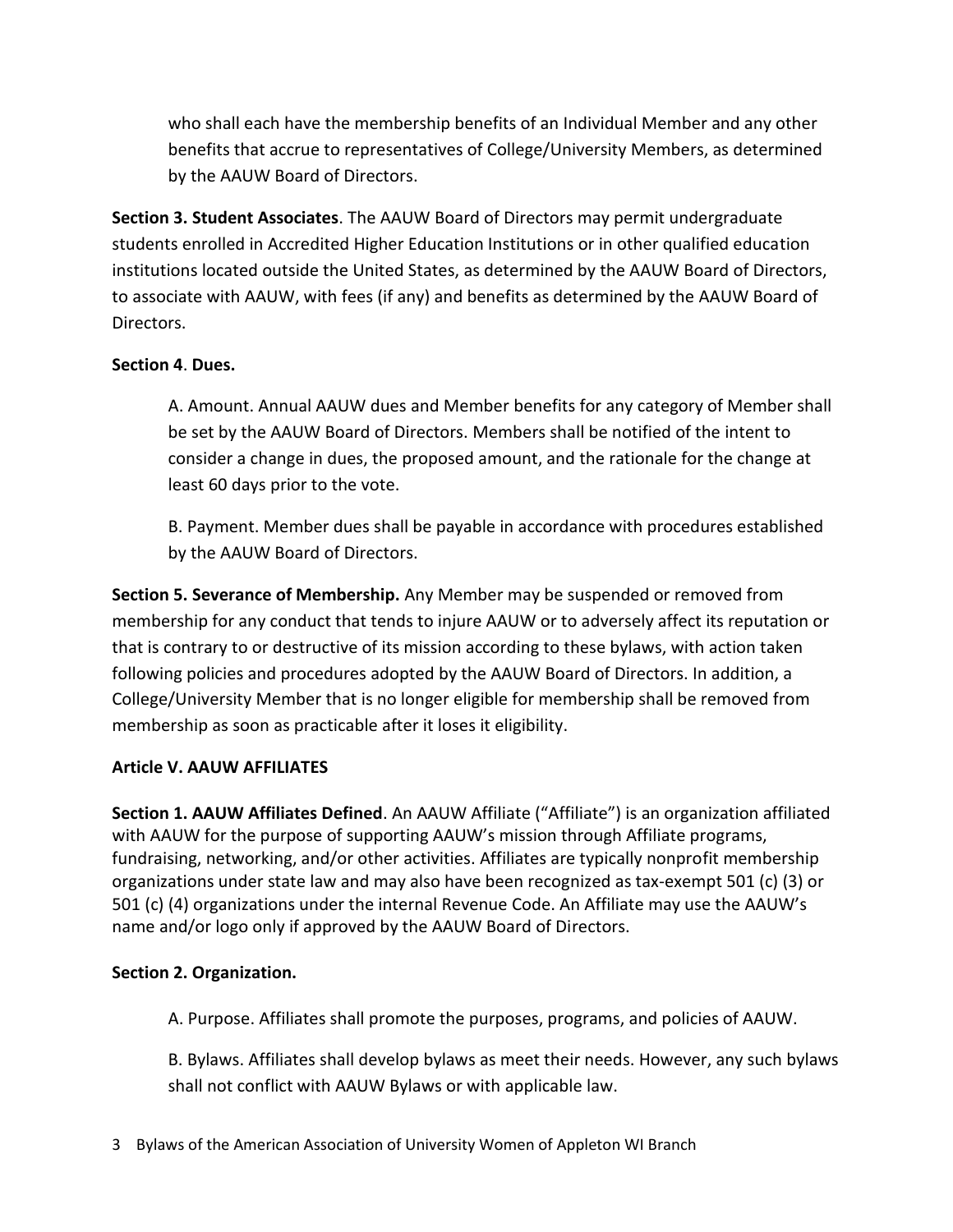C. Structure. Affiliates may create such leadership structures as meet their needs. Each Affiliate shall provide AAUW with designated contacts for administration and finance.

## **Section 3. Loss of Recognition of an Affiliate.**

A. The AAUW affiliation status of an Affiliate may be revoked for cause through affiliation review procedures specified by the AAUW Board of Directors.

B. The Affiliate shall have the right to appeal to the AAUW Board of Directors within a designated period.

**Section 4. Property and Assets.** The title to all property, funds, and assets of an Affiliate is vested in the Affiliate. An Affiliate shall have complete control of its property and assets, except that such property and assets shall not be used for any purpose contrary to AAUW's purposes. In the event of the dissolution of an Affiliate or the termination of an Affiliates affiliation with AAUW, all assets of the Affiliate shall be transferred and delivered to AAUW or to another Affiliate designated by AAUW. AAUW may solicit and consider recommendations from local leaders before making a designation.

## **ARTICLE VI. PARLIAMENTARY AUTHORITY**

The rules contained in the most current edition of *Robert's Rules of Order Newly Revised* shall govern the Affiliate in all instances in which they are applicable and in which they are not inconsistent with the AAUW Bylaws or with the requirements of the AAUW or applicable laws.

#### **ARTICLE VII. AAUW MANDATED AMENDMENTS TO THE BYLAWS**

AAUW mandated amendments shall be implemented by the Affiliate's board of directors without a vote of the Affiliate's membership and as prescribed by the AAUW Board of Directors.

#### **Specific Affiliates**

#### **ARTICLE VIII. FINANCIAL ADMINISTRATION**

**Section 1. Fiscal Year.** The fiscal year shall correspond with that of AAUW and shall begin on July 1.

**Section 2. Financial Policies.** Appleton shall set and maintain policies and procedures to control financial records consistent with accepted accounting principles and federal, state, and local law including an annual financial review.

A. The branch annual dues shall be fixed by two-thirds vote of the members at a branch annual meeting upon the recommendation of the branch board of directors.

B. Payment of Dues.

4 Bylaws of the American Association of University Women of Appleton WI Branch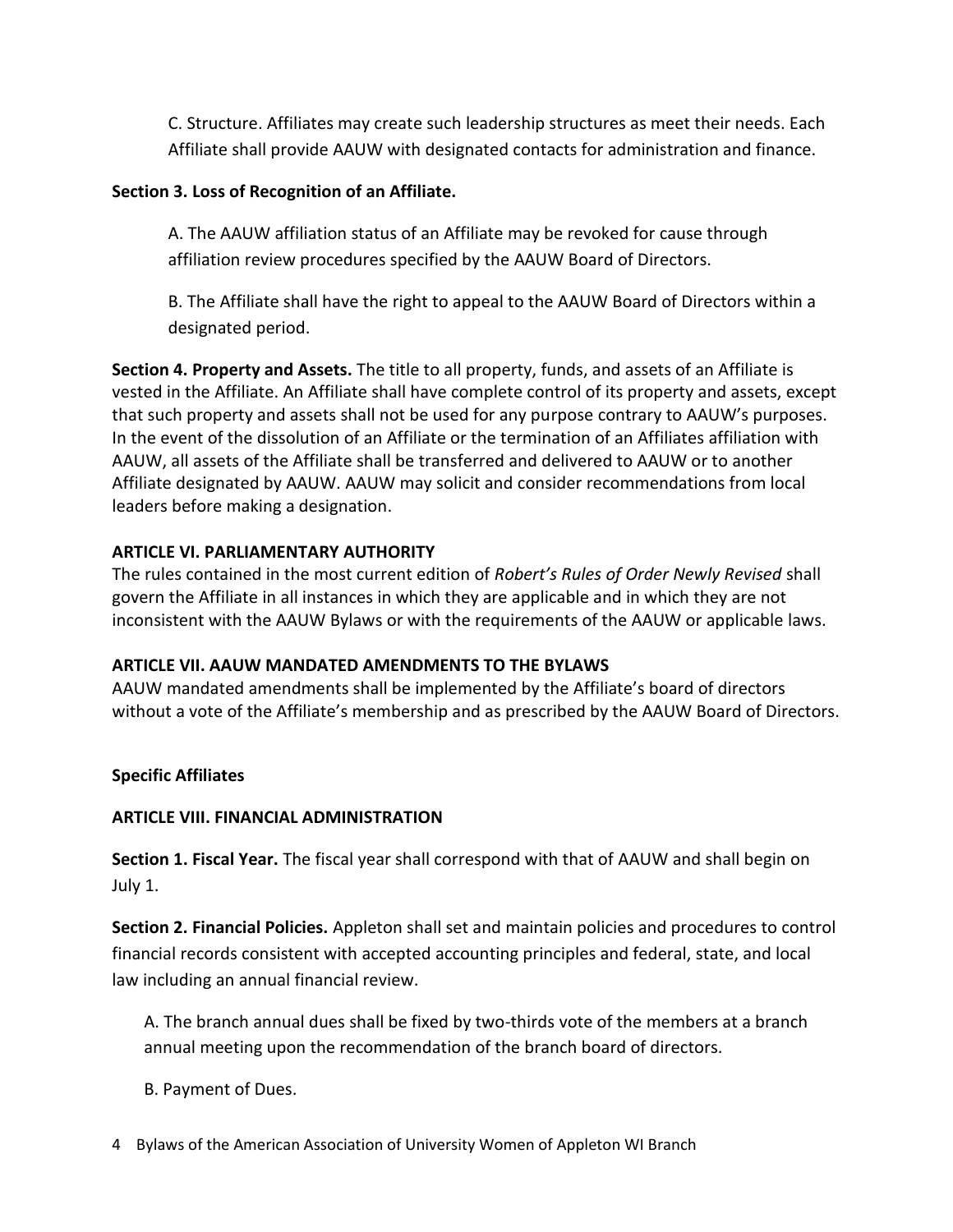(1) Continuing Member dues are payable on or before July 1. The branch VP Finance shall immediately forward all AAUW dues for AAUW members to AAUW and all state dues to the state VP Finance. Dues shall be postmarked no later than this date specified by AAUW.

(2) New member dues may be paid at any time and shall be forwarded to AAUW and state immediately.

**Section 3. Reciprocity.** A branch member of AAUW who has paid current dues shall be eligible to transfer membership to another branch. Payment of the additional dues shall be waived for a transferring branch member whose current dues have been paid in another branch.

# **ARTICLE IX. ELECTED OFFICERS AND APPOINTED MEMBERS OF THE BOARD Of DIRECTORS**

# **Section 1. Officers**

A. Elected Officers shall be a president, president-elect, vice-presidents and assistant vice presidents for membership, program, and finance and a recording secretary of the branch. If the duties of an office are shared by two people, they shall be called coofficers. Only members of AAUW shall be president, president-elect, vice-presidents, assistant vice presidents and recording secretary of the branch.

B. Appointed Officers shall be appointed officers for public policy and fundraising, and such other officers as shall be deemed necessary to carry on the work of the branch. These officers shall be appointed by the president and approved by majority vote of the board. The board should work to keep the appointed officers at or less than elected officers.

# **Section 2. Responsibilities.**

A. Branch President shall be the official spokesperson and representative for the branch and shall be responsible for submitting such reports and forms as required by AAUW-WI and AAUW and make contact at least annually as related to branch administration.

B. Branch Finance Officer shall be responsible for collecting, distributing and account for the funds of the branch, including AAUW-WI dues, and for meeting specific deadlines. The finance officer shall contact AAUW annually.

C. Branch Officers, task force, and committee chairs, shall perform duties as prescribed by AAUW WI bylaws, branch bylaws, by the rules of procedure and policy adopted by the broad of directors, and by the current edition of Robert Rules of Order Newly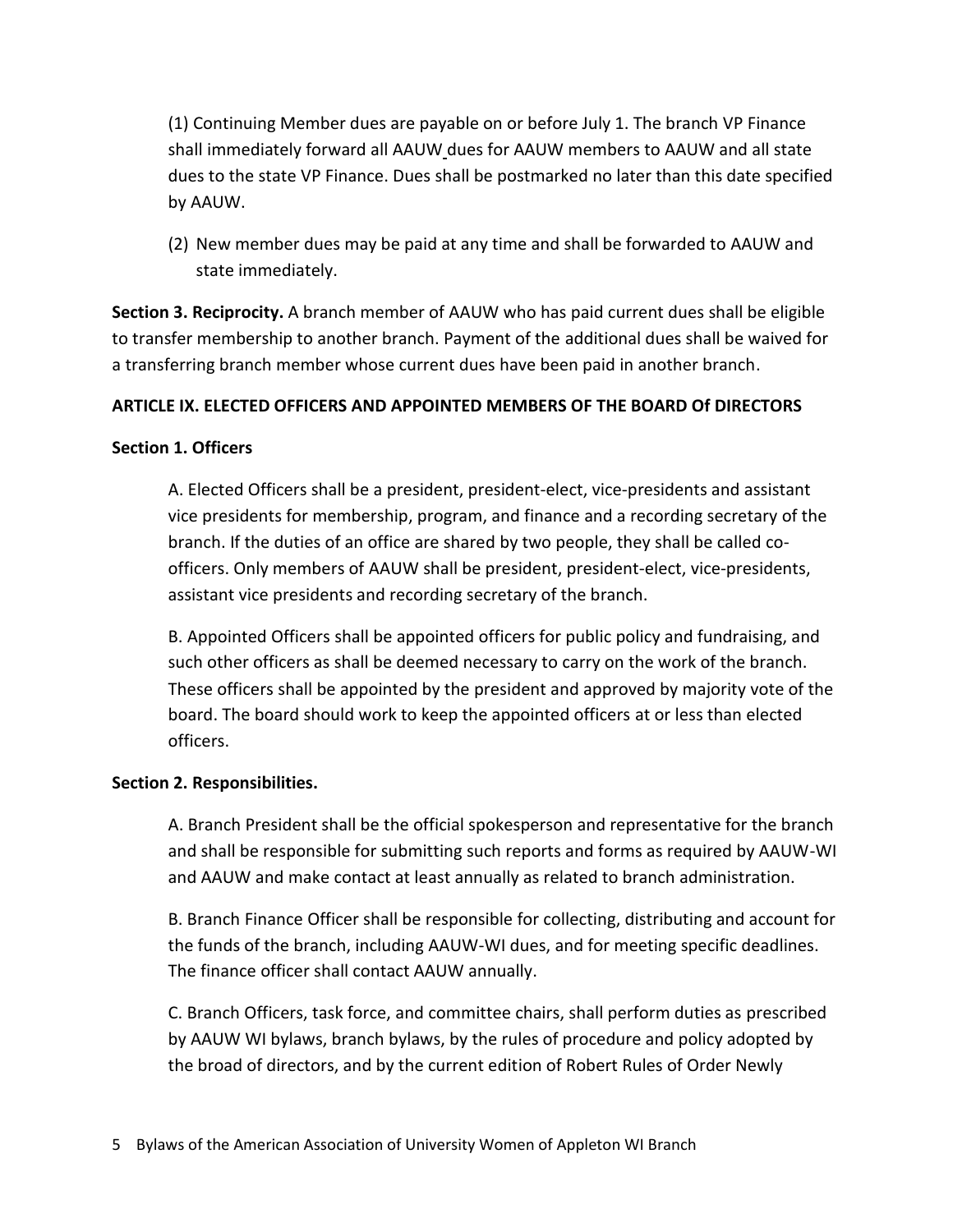Revised. They shall make reports as may be required by the AAUW WI board of directors and AAUW.

D. Branch Secretary shall record minutes of each board and membership business meeting. Such minutes shall be published or otherwise made available for inspection afterward upon request.

E. Branch Bylaws must conform to AAUW and AAUW-WI bylaws and should be reviewed following each AAUW convention. Copies of branch bylaws shall be filed with national AAUW for electronic online access. Any amended bylaws shall be filed with national AAUW.

F. Notice of Branch Dissolution. The president of the branch wishing to disband must communicate such intent to AAUW and AAUW -WI and complete and submit the AAUW branch disbandment form to AAUW and AAUW-WI.

## **Section 3. Procedures.**

A. A nominating committee shall consist of three to five members selected by *the* board of directors at least three month*s* prior to the annual meeting. The report of the nominating committee shall be presented to members at least two weeks before the election. Nominations may be made from the floor at the time of election, provided consent of the nominee has been obtained in writing.

B. Elections shall be by secret ballot except if there is only one nominee for office. In the case of one nominee the vote shall be by voice vote. A majority vote shall constitute an election.

C. Terms. All officers shall take office on July 1. All officers, except the president elect, the vice presidents, and the assistant vice presidents shall serve a term of 2 years or until their successors are elected and assume office. All officers, other than the president elect, the vice presidents and the assistant vice presidents, shall be eligible for re-election to the same office for a second consecutive term.

D. Rotation of elected officers. The president elect shall be elected in odd numbered years and shall become president at the end of a one year as president elect. The assistant vice presidents shall be elected annually and shall become vice presidents at the end of a one-year term as assistant vice presidents. The recording secretary shall be elected in odd numbered years. The VP Finance shall be elected in even numbered years.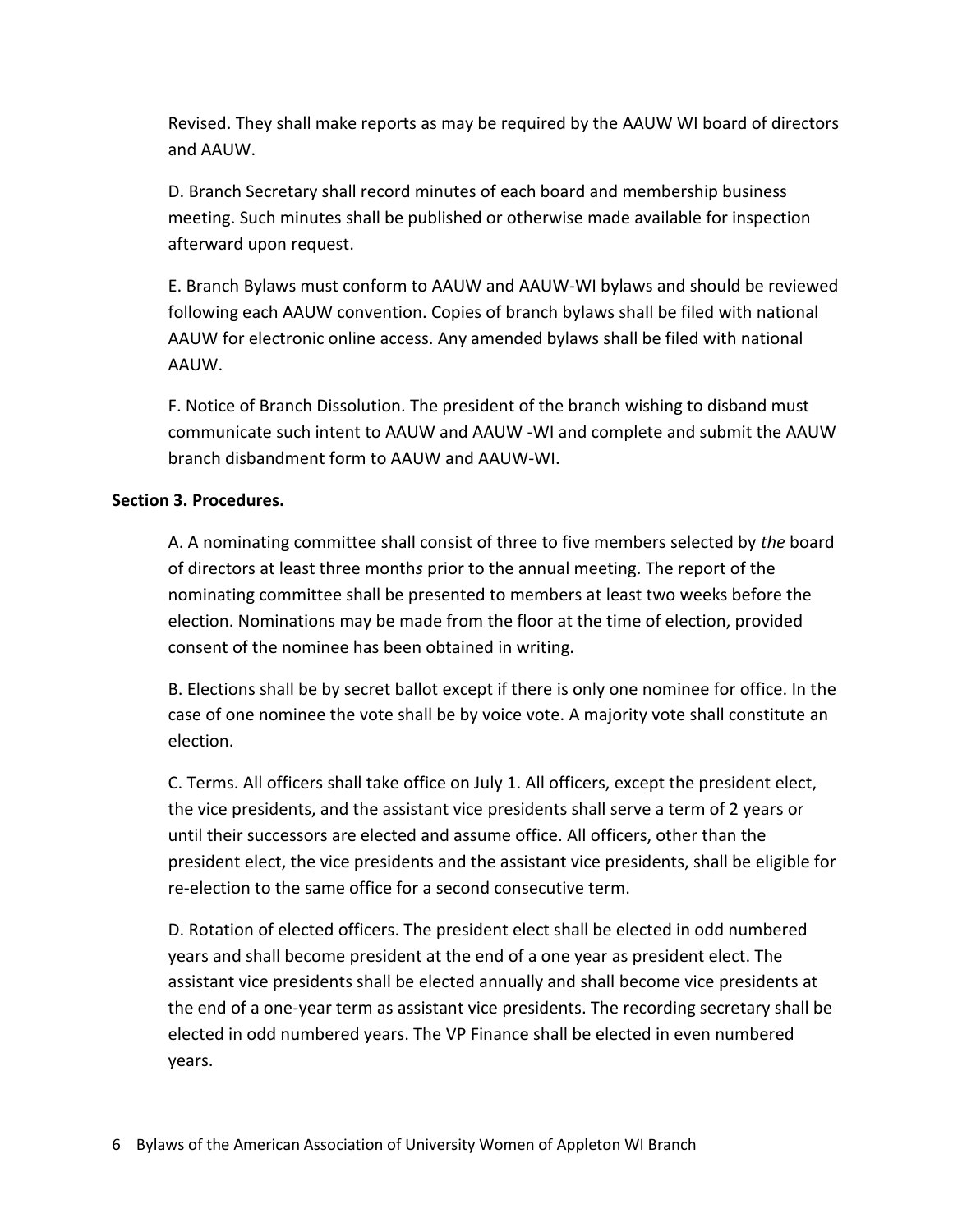E. Vacancies. A vacancy in office, except that of the president, shall be filled for the unexpired term by a vote of the board of directors. A presidential vacancy shall be filled by the president-elect and the president-elect position would be vacant. If there is not a president elect at the time the vacancy occurs, the vacancy shall be filled for the unexpired term by a vote of the board of directors.

## **ARTICLE X. BOARD OF DIRECTORS AND EXECUTIVE COMMITTEE**

**Section 1. Board of Directors.** The board of directors shall include elected and appointed officers. All officers shall be AAUW members.

**A.** Responsibilities**.** The board of directors shall manage and supervise the business and activities of the branch subject to the instructions of the annual meeting. It shall accept responsibility for such matters as delegated by AAUW and state board. It shall have the power to create special committees and task forces as deemed necessary and to participate in interbranch activities and shall perform such other duties as are specified by these bylaws.

**B.** Meetings. The board shall meet a minimum of five (5) times annually. Special meetings may be called at any time by the president, or upon the written request of two members of the board of directors.

**Section 2. The Executive Committee.** The executive committee shall be composed of the elected officers of the branch.

A. Responsibilities. The executive committee shall act in the interim between board meetings. The executive committee shall exercise such power and authority as may be delegated to it by the board and shall report to the board on all actions taken by it between regular meetings of the board.

**Section 3. Quorum.** A quorum of a meeting shall be a majority of the voting members.

## **ARTICLE XI. BRANCH MEETINGS**

#### **Section 1. Meetings.**

A. Annual Meeting. The annual meeting of the branch shall be held between March and May, the exact time and place determined by the board. The annual meeting shall elect officers, fix dues, amend bylaws, if necessary, receive reports of officers, committees and task forces and conduct such other business as may be necessary.

B. Branch Meetings. The branch shall hold at least seven meetings a year.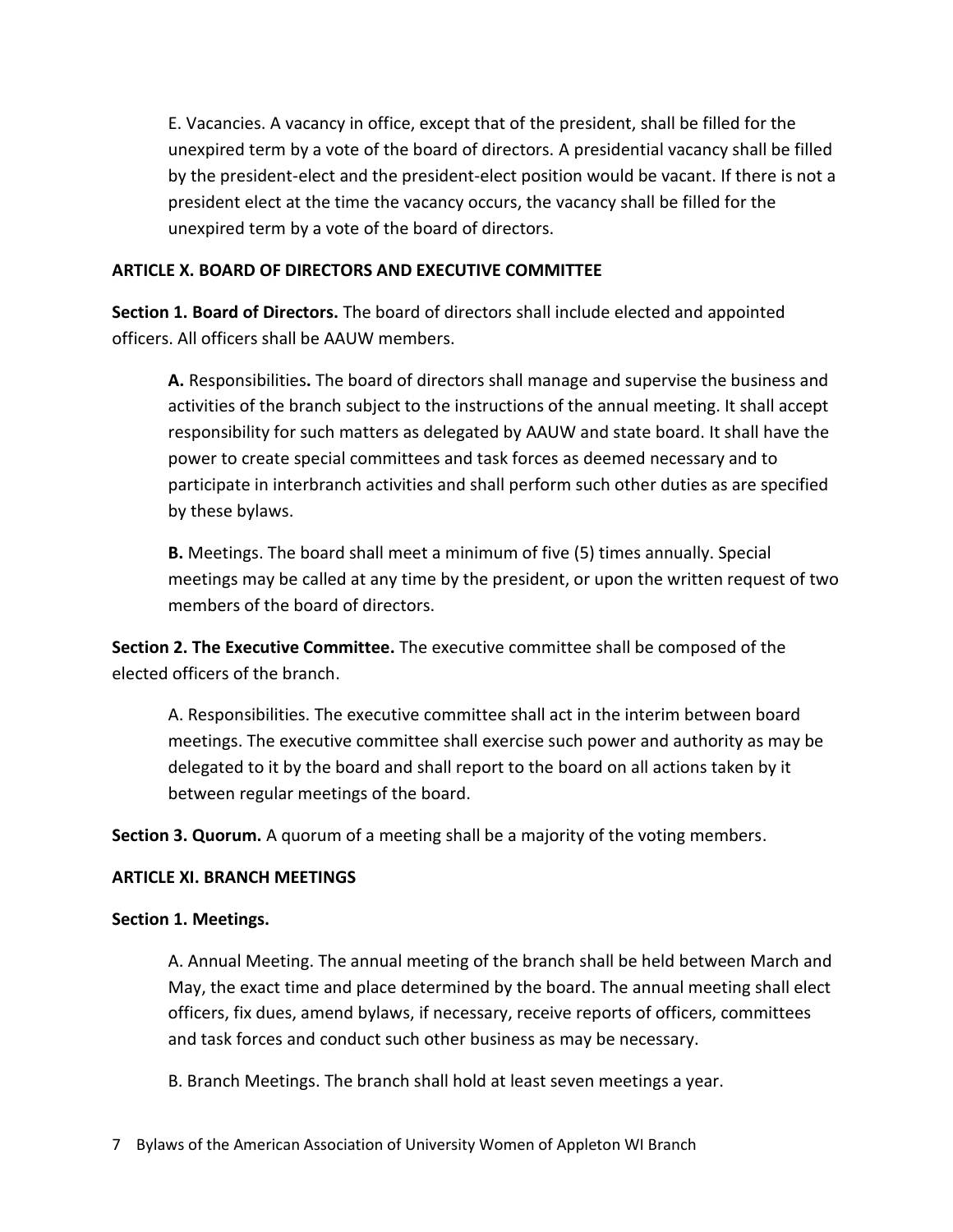C. Special Meetings. Special meetings may be called by the president, five members of the board of directors, or by the written request of fifteen members of the branch. Notice of the date, time, place, and the business to be brought before the meeting shall be sent by the secretary to the members in writing at least three days in advance. Only business for which the notice had been given shall be transacted.

**Section 2. Quorum.** Fifteen percent of the members of the branch shall constitute a quorum.

# **ARTICLE XII. INDEMNIFICAITON**

Every member of the board or committee member may be indemnified by the Appleton Branch against all expenses and liabilities, including counsel fees, reasonably incurred or imposed upon such members of the board or officer in connection with any threatened, pending, or completed action, suit or proceeding to which board or committee member may become involved by reason of her/his being or having been a member of the board or officer of the branch, or any settlement thereof, unless adjusted therein to be liable for negligence of misconduct in performance of board or committee member duties. In the event of a settlement the indemnification herein shall apply only when the Appleton Branch board approves such settlement and reimbursement as being in the best interest of the branch. The foregoing right of indemnification shall be in addition to and no exclusive of all other rights to which the member of the board or committee is entitled.

# **ARTICLE XV. AMENDMENTS TO THE BYLAWS**

**Section 1. AAUW Mandated Amendments.** Amendments required by AAUW to bring branch bylaws into conformity shall not require a vote of the branch members, except that an incorporated branch shall take the necessary steps required by branch bylaws, state bylaws, its articles of incorporation, and state law.

**Section 2. Proposed Amendment Changes.** All proposed amendment changes not a part of the AAUW mandated amendments shall be sent to the branch president.

**Section 3. Member Vote.** Provisions of these bylaws not governed by the Bylaws of the AAUW may be amended by a two-thirds (2/3) vote of those present and voting at the annual meeting or any regular meetings of the branch, provided notice of the proposed amendments shall have been given at the previous regular meeting or in writing to every member at least two weeks in advance of the meeting.

Revised 3/28/06

Last revised 10/28/09